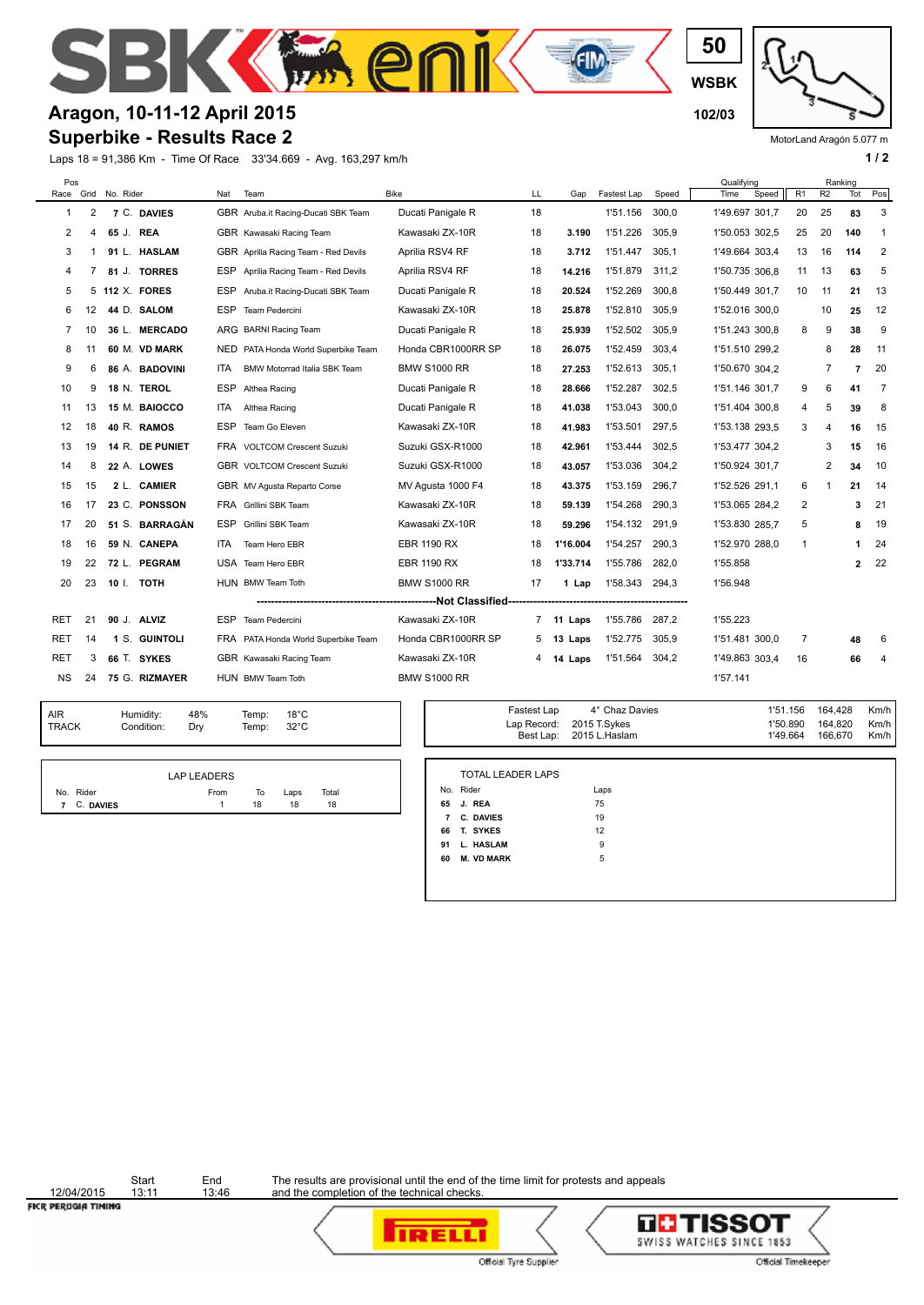

#### **Aragon, 10-11-12 April 2015 102/03**

#### **Superbike - Results Race 1**

Laps 18 = 91,386 Km - Time Of Race 33'36.937 - Avg. 163,113 km/h **1 and 2 1 and 2 1 a 1 a 1 a 1 a 1 a 1 a 1 a 1 a 1 a 1 a 1 a 1 a 1 a 1 a 1 a 1 a 1 a 1 a 1 a 1 a 1 a 1 a 1 a** 

**WSBK**

**42**

MotorLand Aragón 5.077 m

| Pos<br>Race    | Grid | No. Rider           | Nat        | Team                                 | <b>Bike</b>         | LL                       | Gap      | Fastest Lap    | Speed | Qualifying<br>Speed<br>R <sub>1</sub><br>Time | Ranking<br>R <sub>2</sub><br>Tot | Pos            |
|----------------|------|---------------------|------------|--------------------------------------|---------------------|--------------------------|----------|----------------|-------|-----------------------------------------------|----------------------------------|----------------|
| -1             | 4    | 65 J. REA           |            | GBR Kawasaki Racing Team             | Kawasaki ZX-10R     | 18                       |          | 1'51.032       | 311.2 | 1'50.053 302.5<br>25                          | 120                              | $\mathbf{1}$   |
| 2              | 2    | 7 C. DAVIES         |            | GBR Aruba.it Racing-Ducati SBK Team  | Ducati Panigale R   | 18                       | 0.051    | 1'50.967       | 306,8 | 1'49.697 301,7<br>20                          | 58                               | $\overline{4}$ |
| 3              | 3    | 66 T. SYKES         |            | GBR Kawasaki Racing Team             | Kawasaki ZX-10R     | 18                       | 4.977    | 1'50.890       | 303.4 | 1'49.863 303,4<br>16                          | 66                               | 3              |
| 4              | 1    | 91 L. HASLAM        |            | GBR Aprilia Racing Team - Red Devils | Aprilia RSV4 RF     | 18                       | 15.088   | 1'51.341       | 308,6 | 13<br>1'49.664 303.4                          | 98                               | $\overline{2}$ |
| 5              |      | 81 J. TORRES        |            | ESP Aprilia Racing Team - Red Devils | Aprilia RSV4 RF     | 18                       | 15.290   | 1'51.646       | 311.2 | 1'50.735 306,8<br>11                          | 50                               | 5              |
| 6              | 5.   | <b>112 X. FORES</b> |            | ESP Aruba.it Racing-Ducati SBK Team  | Ducati Panigale R   | 18                       | 16.655   | 1'51.620       | 305,9 | 1'50.449 301.7<br>10                          | 10                               | 17             |
| $\overline{7}$ | 9    | 18 N. TEROL         |            | ESP Althea Racing                    | Ducati Panigale R   | 18                       | 17.365   | 1'52.113       | 305,1 | 1'51.146 301,7<br>9                           | 35                               | $\overline{7}$ |
| 8              | 10   | 36 L. MERCADO       |            | ARG BARNI Racing Team                | Ducati Panigale R   | 18                       | 25.527   | 1'52.489       | 306.8 | 8<br>1'51.243 300.8                           | 29                               | 10             |
| 9              | 14   | 1 S. GUINTOLI       |            | FRA PATA Honda World Superbike Team  | Honda CBR1000RR SP  | 18                       | 31.464   | 1'52.583       | 309.5 | 1'51.481 300,0<br>7                           | 48                               | 6              |
| 10             | 15   | 2 L. CAMIER         |            | GBR MV Agusta Reparto Corse          | MV Agusta 1000 F4   | 18                       | 43.013   | 1'53.423       | 295,1 | 1'52.526 291.1<br>6                           | 20                               | 12             |
| 11             | 20   | 51 S. BARRAGÁN      |            | ESP Grillini SBK Team                | Kawasaki ZX-10R     | 18                       | 43.627   | 1'53.575       | 295.9 | 1'53.830 285,7<br>5                           | 8                                | 19             |
| 12             | 13   | 15 M. BAIOCCO       | ITA.       | Althea Racing                        | Ducati Panigale R   | 18                       | 44.893   | 1'53.183       | 305,1 | 1'51.404 300.8<br>4                           | 34                               | 8              |
| 13             | 18   | 40 R. RAMOS         | ESP        | Team Go Eleven                       | Kawasaki ZX-10R     | 18                       | 47.663   | 1'53.209       | 304,2 | 1'53.138 293,5<br>3                           | 12                               | 16             |
| 14             | 17   | 23 C. PONSSON       |            | FRA Grillini SBK Team                | Kawasaki ZX-10R     | 18                       | 1'11.843 | 1'54.441       | 290.3 | 2<br>1'53.065 284,2                           | 3                                | 20             |
| 15             | 16   | 59 N. CANEPA        | <b>ITA</b> | Team Hero EBR                        | <b>EBR 1190 RX</b>  | 18                       | 1'15.919 | 1'54.374       | 287.2 | 1'52.970 288.0<br>1                           |                                  | 23<br>1        |
| 16             | 21   | 90 J. ALVIZ         | <b>ESP</b> | Team Pedercini                       | Kawasaki ZX-10R     | 18                       | 1'20.816 | 1'55.391       | 290,3 | 1'55.223                                      |                                  |                |
| 17             | 22   | 72 L. PEGRAM        |            | USA Team Hero EBR                    | EBR 1190 RX         | 18                       | 1'22.279 | 1'55.803       | 288,8 | 1'55.858                                      |                                  | 21<br>2        |
| 18             | 23   | 10 I. TOTH          |            | HUN BMW Team Toth                    | <b>BMW S1000 RR</b> | 17                       | 1 Lap    | 1'57.417       | 299.2 | 1'56.948                                      |                                  |                |
| 19             | 24   | 75 G. RIZMAYER      |            | HUN BMW Team Toth                    | <b>BMW S1000 RR</b> | 17                       | 1 Lap    | 1'57.433 290,3 |       | 1'57.141                                      |                                  |                |
|                |      |                     |            |                                      |                     |                          |          |                |       |                                               |                                  |                |
| NC             | 8    | 22 A. LOWES         |            | <b>GBR VOLTCOM Crescent Suzuki</b>   | Suzuki GSX-R1000    | 13                       | 5 Laps   | 1'52.774       | 301,7 | 1'50.924 301.7                                | 32                               | - 9            |
| RET            | 6    | 86 A. BADOVINI      | ITA.       | <b>BMW Motorrad Italia SBK Team</b>  | <b>BMW S1000 RR</b> | 16                       | 2 Laps   | 1'52.041       | 309.5 | 1'50.670 304.2                                |                                  |                |
| <b>RET</b>     | 11   | 60 M. VD MARK       | NED        | PATA Honda World Superbike Team      | Honda CBR1000RR SP  | 9                        | 9 Laps   | 1'52.202       | 306,8 | 1'51.510 299.2                                | 20                               | -11            |
| RET            | 19   | 14 R. DE PUNIET     |            | FRA VOLTCOM Crescent Suzuki          | Suzuki GSX-R1000    | 7                        | 11 Laps  | 1'53.720       | 305,9 | 1'53.477 304,2                                | 12                               | 15             |
| <b>RET</b>     | 12   | 44 D. SALOM         | ESP        | Team Pedercini                       | Kawasaki ZX-10R     | 6                        | 12 Laps  | 1'52.784       | 305,9 | 1'52.016 300,0                                | 15                               | -13            |
| <b>AIR</b>     |      | Humidity:<br>75%    |            | $12^{\circ}$ C<br>Temp:              |                     | Fastest Lap              |          | 2° Tom Sykes   |       | 1'50.890                                      | 164,823                          | Km/h           |
| <b>TRACK</b>   |      | Condition:<br>Dry   |            | $18^{\circ}$ C<br>Temp:              |                     | Lap Record:<br>Best Lap: |          | 2015 L.Haslam  |       | 1'49.664                                      | 166.670                          | Km/h           |

|              | <b>LAP LEADERS</b> |    |      |       |
|--------------|--------------------|----|------|-------|
| No. Rider    | From               | To | Laps | Total |
| 66 T. SYKES  |                    | 12 | 12   | 12    |
| J. REA<br>65 | 13                 | 18 | 6    | 6     |

|                | <b>TOTAL LEADER LAPS</b> |      |  |
|----------------|--------------------------|------|--|
|                | No. Rider                | Laps |  |
|                | 65 J. REA                | 75   |  |
| 66             | T. SYKES                 | 12   |  |
| 91             | L. HASLAM                | 9    |  |
| 60             | <b>M. VD MARK</b>        | 5    |  |
| $\overline{7}$ | C. DAVIES                | ٠    |  |

12/04/2015<br>FICR PEROGIA TIMING

Start End<br>10:31 11:06





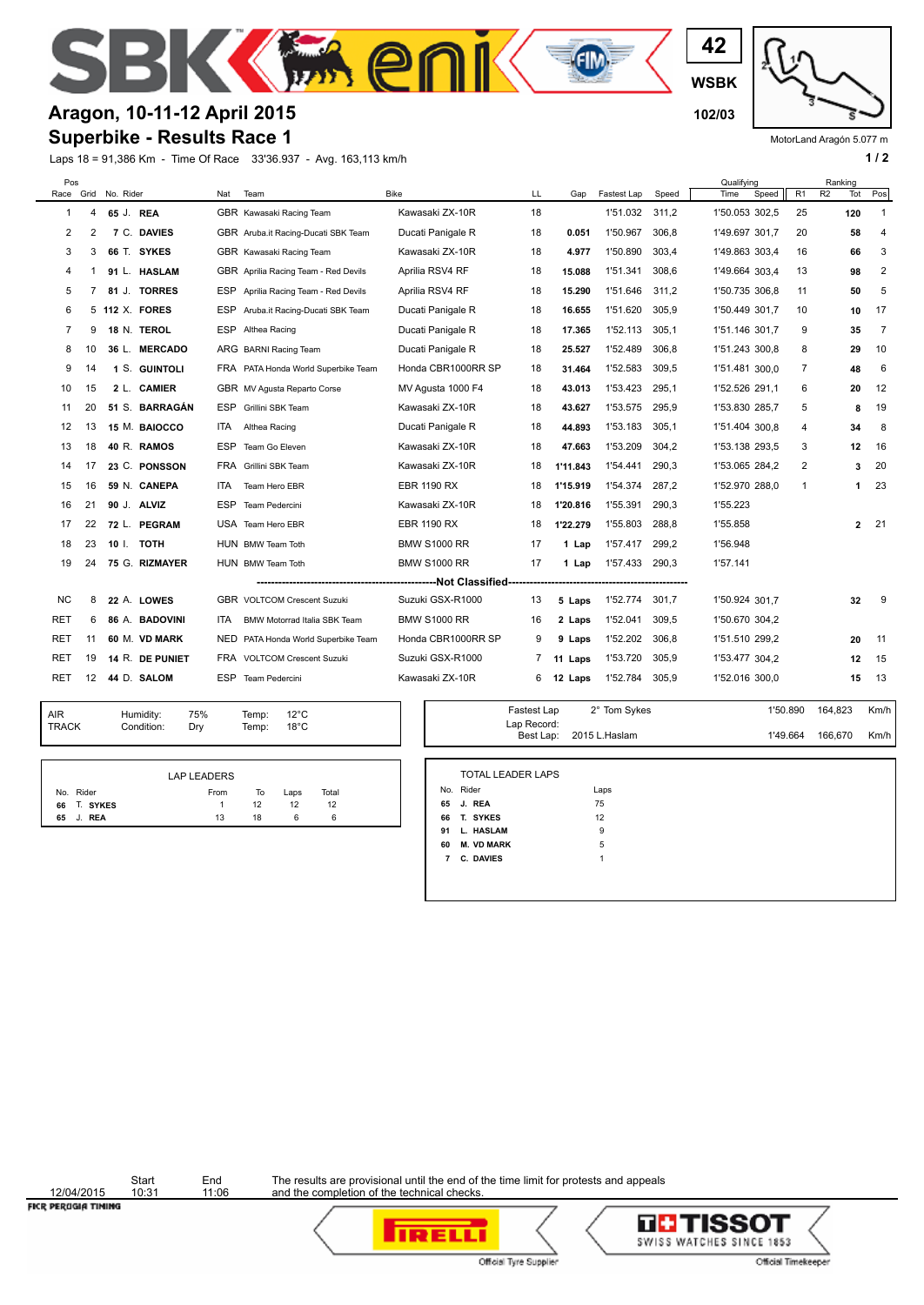#### PЕ **RSP FIM WORLD CHAMPION**

### **Aragon, 10-11-12 April 2015 103/03**

#### **Supersport - Results Race**

Laps 16 = 81,232 Km - Time Of Race 30'47.195 - Avg. 158,313 km/h **1 and 2 1 and 2 1 a 1 a 1 a 1 a 1 a 1 a 1 a 1 a 1 a 1 a 1 a 1 a 1 a 1 a 1 a 1 a 1 a 1 a 1 a 1 a 1 a 1 a 1 a** 

**WSS 32**

MotorLand Aragón 5.077 m

| Pos<br>Race Grid |                | No. Rider |                 | Nat        | Team                                  | <b>Bike</b>      | LL | Gap      | Fastest Lap | Speed | Qualifying<br>Speed<br>Time | R  | Ranking<br>Tot | Pos            |
|------------------|----------------|-----------|-----------------|------------|---------------------------------------|------------------|----|----------|-------------|-------|-----------------------------|----|----------------|----------------|
| 1                | $\overline{2}$ |           | 54 K. SOFUOGLU  |            | TUR Kawasaki Puccetti Racing          | Kawasaki ZX-6R   | 16 |          | 1'54.745    | 269.3 | 1'53.504 263.4              | 25 | 55             | 1              |
| 2                | 3              |           | 99 P. JACOBSEN  |            | USA Kawasaki Intermoto Ponyexpres     | Kawasaki ZX-6R   | 16 | 3.224    | 1'54.605    | 268,0 | 1'53.828 264,7              | 20 | 42             | 2              |
| 3                | 4              |           | 111 K. SMITH    |            | GBR PATA Honda World Supersport Team  | Honda CBR600RR   | 16 | 5.695    | 1'55.229    | 274.8 | 1'53.968 268,0              | 16 | 29             | 6              |
| $\overline{4}$   | 7              |           | 4 G. REA        |            | GBR CIA Landlords Insurance Honda     | Honda CBR600RR   | 16 | 11.281   | 1'55.377    | 272.0 | 1'54.288 265.4              | 13 | 35             | 4              |
| 5                | 6              |           | 87 L. ZANETTI   | ITA        | MV Agusta Reparto Corse               | MV Agusta F3 675 | 16 | 11.334   | 1'55.389    | 275,5 | 1'54.222 268,7              | 11 | 31             | 5              |
| 6                | 17             |           | 25 A. BALDOLINI | ITA        | Race Department ATK#25                | MV Agusta F3 675 | 16 | 16.639   | 1'55.624    | 272,7 | 1'56.182 262,8              | 10 | 26             | $\overline{7}$ |
| 7                | 10             |           | 61 F. MENGHI    | ITA.       | <b>VFT Racing</b>                     | Yamaha YZF R6    | 16 | 17.010   | 1'55.525    | 274.8 | 1'55.142 270,7              | 9  | 10             | 15             |
| 8                | 11             |           | 6 D. SCHMITTER  | <b>SUI</b> | Team Go Eleven                        | Kawasaki ZX-6R   | 16 | 18.801   | 1'55.621    | 270,0 | 1'55.182 266.0              | 8  | 16             | 10             |
| 9                | 14             |           | 11 C. GAMARINO  | ITA.       | Team Go Eleven                        | Kawasaki ZX-6R   | 16 | 24.178   | 1'55.984    | 267,3 | 1'55.703 266,7              | 7  | 15             | 11             |
| 10               | 13             |           | 44 R. ROLFO     | ITA.       | Team Lorini                           | Honda CBR600RR   | 16 | 24.655   | 1'56.294    | 269,3 | 1'55.688 266.0              | 6  | 24             | 9              |
| 11               | 16             |           | 84 R. RUSSO     | ITA.       | CIA Landlords Insurance Honda         | Honda CBR600RR   | 16 | 24.735   | 1'56.308    | 269.3 | 1'56.134 264.1              | 5  | 5              | 18             |
| 12               | 15             |           | 19 K. WAHR      |            | GER SMS Racing                        | Honda CBR600RR   | 16 | 25.379   | 1'56.373    | 266,0 | 1'56.011 262.8              | 4  | 8              | 17             |
| 13               | 18             |           | 161 A. IVANOV   |            | RUS DMC Racing                        | Yamaha YZF R6    | 16 | 44.591   | 1'57.131    | 268,0 | 1'56.733 264,1              | 3  | 3              | 21             |
| 14               | 20             |           | 24 M. RAMIREZ   | ESP        | Autos Arroyo Pastrana Racing Team     | Yamaha YZF R6    | 16 | 44.670   | 1'57.486    | 272.0 | 1'57.082 268,7              | 2  | $\overline{2}$ | 23             |
| 15               | 23             |           | 69 L. MORCIANO  | ITA        | Team Lorini                           | Honda CBR600RR   | 16 | 55.579   | 1'57.751    | 272.7 | 1'57.688 266.0              | 1  | 1              | 24             |
| 16               | 22             |           | 74 K. CLARKE    |            | GBR CIA Landlords Insurance Honda     | Honda CBR600RR   | 16 | 55.771   | 1'57.912    | 267,3 | 1'57.176 259,6              |    |                |                |
| 17               | 21             |           | 10 N. CALERO    | ESP        | Orelac Racing Team                    | Honda CBR600RR   | 16 | 56.061   | 1'57.623    | 266.7 | 1'57.120 260,2              |    |                |                |
| 18               | 19             |           | 68 G. SCOTT     |            | AUS AARK Racing                       | Honda CBR600RR   | 16 | 1'00.312 | 1'57.696    | 270.0 | 1'56.975 266,0              |    | 4              | 20             |
| 19               | 24             |           | 42 J. ARROYO    |            | ESP Autos Arroyo Pastrana Racing Team | Yamaha YZF R6    | 16 | 1'18.392 | 1'58.525    | 269,3 | 1'59.325 260.2              |    |                |                |
| 20               | 25             |           | 34 E. ITURRIOZ  |            | ARG CATBIKE/exit                      | Kawasaki ZX-6R   | 16 | 1'29.629 | 1'58.730    | 262.8 | 1'59.539 256,5              |    |                |                |
|                  |                |           |                 |            |                                       |                  |    |          |             |       |                             |    |                |                |
| <b>RET</b>       | -1             |           | 16 J. CLUZEL    |            | FRA MV Agusta Reparto Corse           | MV Agusta F3 675 | 10 | 6 Laps   | 1'54.679    | 271,4 | 1'53.138 269,3              |    | 25             | - 8            |
| RET              | 12             |           | 36 M. CARDENAS  |            | COL CIA Landlords Insurance Honda     | Honda CBR600RR   | 7  | 9 Laps   | 1'56.011    | 272,0 | 1'55.499 267.3              |    | 8              | 16             |
| RET              | 5              |           | 14 L. MAHIAS    |            | FRA Kawasaki Intermoto Ponyexpres     | Kawasaki ZX-6R   | 5  | 11 Laps  | 1'55.017    | 268.0 | 1'54.183 262,8              |    | 13             | 12             |
| RET              | 9              |           | 5 M. FACCANI    | ITA.       | San Carlo Puccetti Racing             | Kawasaki ZX-6R   | 4  | 12 Laps  | 1'55.550    | 269,3 | 1'54.677 268.0              |    | 13             | 13             |
| RET              | 8              |           | 9 R. WILAIROT   |            | THA CORE" Motorsport Thailand         | Honda CBR600RR   | 4  | 12 Laps  | 1'55.474    | 270,7 | 1'54.517 268,7              |    | 36             | 3              |

E

TRACK Condition: Dry AIR Humidity:<br>TRACK Condition

64% 16°C Temp: 24°C Temp:

|                 | <b>LAP LEADERS</b> |                |                |                |  |
|-----------------|--------------------|----------------|----------------|----------------|--|
| No. Rider       | From               | To             | Laps           | Total          |  |
| J. CLUZEL<br>16 | 1                  | $\overline{2}$ | $\overline{2}$ |                |  |
| 99 P. JACOBSEN  | 3                  | 4              | $\overline{2}$ | $\overline{2}$ |  |
| 16 J. CLUZEL    | 5                  | 6              | $\overline{2}$ |                |  |
| 54 K. SOFUOGLU  | 7                  | 7              | 1              |                |  |
| 16 J. CLUZEL    | 8                  | 9              | $\overline{2}$ | 6              |  |
| 54 K. SOFUOGLU  | 10                 | 16             | 7              | 8              |  |
|                 |                    |                |                |                |  |

| Fastest Lap | 2° Patrick Jacobsen     | 1'54.605 159.480 |         | Km/h |
|-------------|-------------------------|------------------|---------|------|
| Lap Record: |                         |                  |         |      |
|             | Best Lap: 2015 J.Cluzel | 1'53.138         | 161.550 | Km/h |

|    | No. Rider          | Laps           |  |
|----|--------------------|----------------|--|
|    | 16 J. CLUZEL       | 34             |  |
|    | 54 K. SOFUOGLU     | 11             |  |
| 9  | R. WILAIROT        | $\overline{4}$ |  |
| 99 | <b>P. JACOBSEN</b> | $\overline{2}$ |  |

12/04/2015<br>FICR PERUGIA TIMING

Start End<br>11:41 12:13



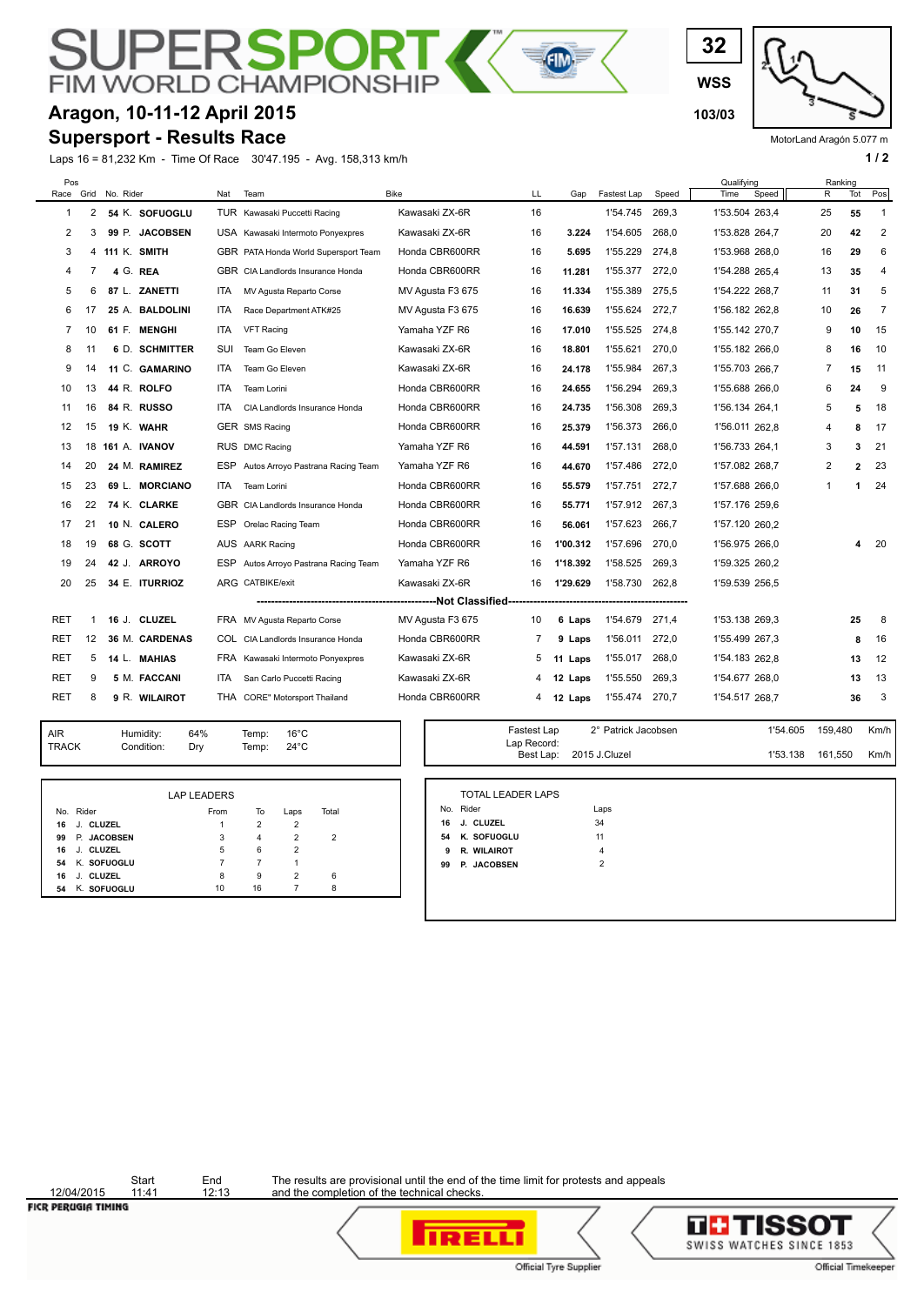

#### **Superstock 1000 - Results Race Aragon, 10-11-12 April 2015 113/01**

Laps 13 = 66,001 Km - Time Of Race 24'45.017 - Avg. 160,001 km/h **1 and 2** 1 **1 and 2** 1 **1 a 1 / 2** 

**STK1000 29**

MotorLand Aragón 5.077 m

| Pos            |                         |                   |            |                         |                        |                |          |                      |       | Qualifying     | Ranking        |                  |              |
|----------------|-------------------------|-------------------|------------|-------------------------|------------------------|----------------|----------|----------------------|-------|----------------|----------------|------------------|--------------|
| Race           | Grid                    | No. Rider         | Nat        | Team                    | <b>Bike</b>            | LL             | Gap      | Fastest Lap          | Speed | Time<br>Speed  | R              | Tot              | Pos          |
| $\mathbf{1}$   | $\overline{\mathbf{c}}$ | 2 R. TAMBURINI    | ITA        | Team MotoxRacing        | <b>BMW S1000 RR</b>    | 13             |          | 1'53.134             | 298,3 | 1'52.619 298,3 | 25             | 25               | $\mathbf{1}$ |
| 2              | 1                       | 32 L. SAVADORI    | ITA.       | Nuova M2 Racing         | Aprilia RSV4 RF        | 13             | 0.154    | 1'53.297             | 285,7 | 1'52.577 298,3 | 20             | 20               | 2            |
| 3              | 3                       | 88 K. COGHLAN     |            | GBR MRS Yamaha          | Yamaha YZF R1          | 13             | 1.485    | 1'53.183             | 295,1 | 1'52.633 297,5 | 16             | 16               | 3            |
| 4              | 4                       | 35 R. DE ROSA     | ITA        | Althea Racing           | Ducati 1199 Panigale R | 13             | 1.583    | 1'53.389             | 298,3 | 1'53.106 298,3 | 13             | 13               | 4            |
| 5              | 5                       | 69 O. JEZEK       |            | CZE Triple-M by Barni   | Ducati 1199 Panigale R | 13             | 3.600    | 1'53.559             | 297,5 | 1'53.272 296,7 | 11             | 11               | 5            |
| 6              | 6                       | 67 B. STARING     |            | AUS Team Pedercini      | Kawasaki ZX-10R        | 13             | 3.872    | 1'53.428             | 289,5 | 1'53.673 289,5 | 10             | 10               | 6            |
| $\overline{7}$ | 9                       | 21 F. MARINO      |            | FRA MRS Yamaha          | Yamaha YZF R1          | 13             | 11.563   | 1'54.122             | 292,7 | 1'54.194 293,5 | 9              | 9                | 7            |
| 8              | 8                       | 98 R. LANUSSE     |            | FRA Team Pedercini      | Kawasaki ZX-10R        | 13             | 13.891   | 1'54.115             | 288,0 | 1'54.036 286,5 | 8              | 8                | 8            |
| 9              | 14                      | 11 J. GUARNONI    |            | FRA Team Trasimeno      | Yamaha YZF R1          | 13             | 17.018   | 1'54.677             | 289,5 | 1'54.479 288,8 | 7              | $\overline{7}$   | 9            |
| 10             | 16                      | 71 C. BERGMAN     |            | SWE MG Competition      | Yamaha YZF R1          | 13             | 19.044   | 1'54.977             | 295,1 | 1'54.544 293,5 | 6              | 6                | 10           |
| 11             | 7                       | 20 S. BARRIER     |            | FRA G.M. Racing         | Yamaha YZF R1          | 13             | 21.545   | 1'54.948             | 284,2 | 1'53.933 285,7 | 5              | 5                | 11           |
| 12             | 19                      | 3 S. SUCHET       | <b>SUI</b> | Team BSR                | Kawasaki ZX-10R        | 13             | 26.372   | 1'55.498             | 291,9 | 1'55.108 294,3 | 4              | $\boldsymbol{A}$ | 12           |
| 13             | 18                      | 99 T. COVEÑA      |            | NED EAB Racing Team     | Ducati 1199 Panigale R | 13             | 27.165   | 1'54.910             | 289,5 | 1'54.772 292,7 | 3              | 3                | 13           |
| 14             | 13                      | 119 M. MAGNONI    | ITA        | G.M. Racing             | Yamaha YZF R1          | 13             | 31.567   | 1'55.022             | 291,1 | 1'54.288 301,7 | $\overline{2}$ | $\overline{2}$   | 14           |
| 15             | 17                      | 23 L. SALVADORI   | ITA        | Althea Racing           | Ducati 1199 Panigale R | 13             | 31.630   | 1'55.092             | 292,7 | 1'54.707 300,0 | 1              | $\mathbf 1$      | 15           |
| 16             | 32                      | 28 M. MOSER       |            | GER Triple-M by Barni   | Ducati 1199 Panigale R | 13             | 36.643   | 1'55.520             |       | 1'57.662 283,5 |                |                  |              |
| 17             | 33                      | 13 F. SANCHIONI   | ITA.       | Clasitaly               | Kawasaki ZX-10R        | 13             | 49.319   | 1'56.883             | 285.0 | 1'57.904 286,5 |                |                  |              |
| 18             | 25                      | 77 W. TESSELS     | NED        | Team Suzuki Europe      | Suzuki GSX-R1000       | 13             | 49.377   | 1'57.010             | 285,0 | 1'56.824 288,0 |                |                  |              |
| 19             | 26                      | 55 F. MARCHIONNI  | ITA.       | TR. Corse               | <b>BMW S1000 RR</b>    | 13             | 1'03.328 | 1'57.285             | 285,0 | 1'56.912 284,2 |                |                  |              |
| 20             | 34                      | 68 R. SLAMET      |            | RSA BWG Racing Kawasaki | Kawasaki ZX-10R        | 13             | 1'06.966 | 1'57.907             | 286,5 | 1'58.351 283,5 |                |                  |              |
| 21             | 22                      | 39 R. PAGAUD      |            | FRA Team OGP            | Kawasaki ZX-10R        | 13             | 1'11.310 | 1'57.822             | 291,1 | 1'56.337 289,5 |                |                  |              |
| 22             | 30                      | 9 F. CAVALLI      | ITA        | Clasitaly               | Kawasaki ZX-10R        | 13             | 1'18.337 | 1'58.555 283,5       |       | 1'57.328 286,5 |                |                  |              |
|                |                         |                   |            |                         | ---Not Classified--    |                |          |                      |       |                |                |                  |              |
| <b>RET</b>     | 12                      | 74 K. CALIA       | ITA        | Nuova M2 Racing         | Aprilia RSV4 RF        | 11             | 2 Laps   | 1'54.488             | 296,7 | 1'54.280 300,0 |                |                  |              |
| RET            | 28                      | 8 K. VALK         |            | NED MTM - HS Kawasaki   | Kawasaki ZX-10R        | 11             | 2 Laps   | 1'55.009             | 287,2 | 1'57.056 289.5 |                |                  |              |
| RET            | 23                      | 51 E. VIONNET     | SUI        | Motos Vionnet           | <b>BMW S1000 RR</b>    | 10             | 3 Laps   | 1'55.577             | 290,3 | 1'56.517 291,9 |                |                  |              |
| RET            | 10                      | 43 F. MASSEI      | <b>ITA</b> | <b>EAB Racing Team</b>  | Ducati 1199 Panigale R | $\overline{4}$ | 9 Laps   | 1'54.695             | 293,5 | 1'54.194 292,7 |                |                  |              |
| <b>RET</b>     | 29                      | 27 R. CECCHINI    | <b>ITA</b> | Team Pedercini          | Kawasaki ZX-10R        | -1             | 12 Laps  |                      | 145,7 | 1'57.258 288,0 |                |                  |              |
| RET            | 31                      | 15 M. DUMAS       |            | FRA Team OGP            | Kawasaki ZX-10R        | $\mathbf 0$    |          |                      |       | 1'57.546 288,0 |                |                  |              |
| <b>RET</b>     | 24                      | 19 N. WALRAVEN    |            | NED Team Suzuki Europe  | Suzuki GSX-R1000       | $\mathbf 0$    |          |                      |       | 1'56.558 283,5 |                |                  |              |
| RET            | 21                      | 56 P. SEBESTYEN   |            | HUN Team Pedercini      | Kawasaki ZX-10R        | $\mathbf 0$    |          |                      |       | 1'55.984 295,1 |                |                  |              |
| <b>RET</b>     | 20                      | 16 R. CASTELLARIN | ITA        | Team Trasimeno          | Yamaha YZF R1          | $\mathbf 0$    |          |                      |       | 1'55.413 291,1 |                |                  |              |
| RET            | 15                      | 41 F. D'ANNUNZIO  | ITA        | FDA Racing Team         | <b>BMW S1000 RR</b>    | $\mathbf 0$    |          |                      |       | 1'54.490 289,5 |                |                  |              |
| <b>RET</b>     | 11                      | 94 M. LUSSIANA    |            | FRA Team ASPI           | Kawasaki ZX-10R        | $\mathbf 0$    |          |                      |       | 1'54.216 300,8 |                |                  |              |
|                |                         |                   |            |                         |                        |                |          |                      |       |                |                |                  |              |
| <b>AIR</b>     |                         | 32%<br>Humidity:  |            | $21^{\circ}$ C<br>Temp: |                        | Fastest Lap    |          | 2° Roberto Tamburini |       | 1'53.134       | 161,554        |                  | Km/h         |
| <b>TRACK</b>   |                         | Condition:<br>Drv |            | $37^{\circ}$ C<br>Temp: |                        | Lap Record:    |          |                      |       |                |                |                  |              |

|                | <b>LAP LEADERS</b> |    |      |       |  |
|----------------|--------------------|----|------|-------|--|
| No. Rider      | From               | To | Laps | Total |  |
| 32 L. SAVADORI |                    | 12 | 12   | 12    |  |
| 2 R. TAMBURINI | 13                 | 13 |      |       |  |

| Lap Record: |                           |          |         | Km/h I |
|-------------|---------------------------|----------|---------|--------|
|             | Best Lap: 2015 L.Savadori | 1'52.577 | 162.350 | Km/h   |
|             |                           |          |         |        |

| TOTAL LEADER LAPS |      |
|-------------------|------|
| No. Rider         | Laps |
| 32 L. SAVADORI    | 12   |
| 2 R. TAMBURINI    |      |

Start End<br>14:16 14:42 12/04/2015

The results are provisional until the end of the time limit for protests and appeals and the completion of the technical checks.

**FICR PERUGIA TIMING** 



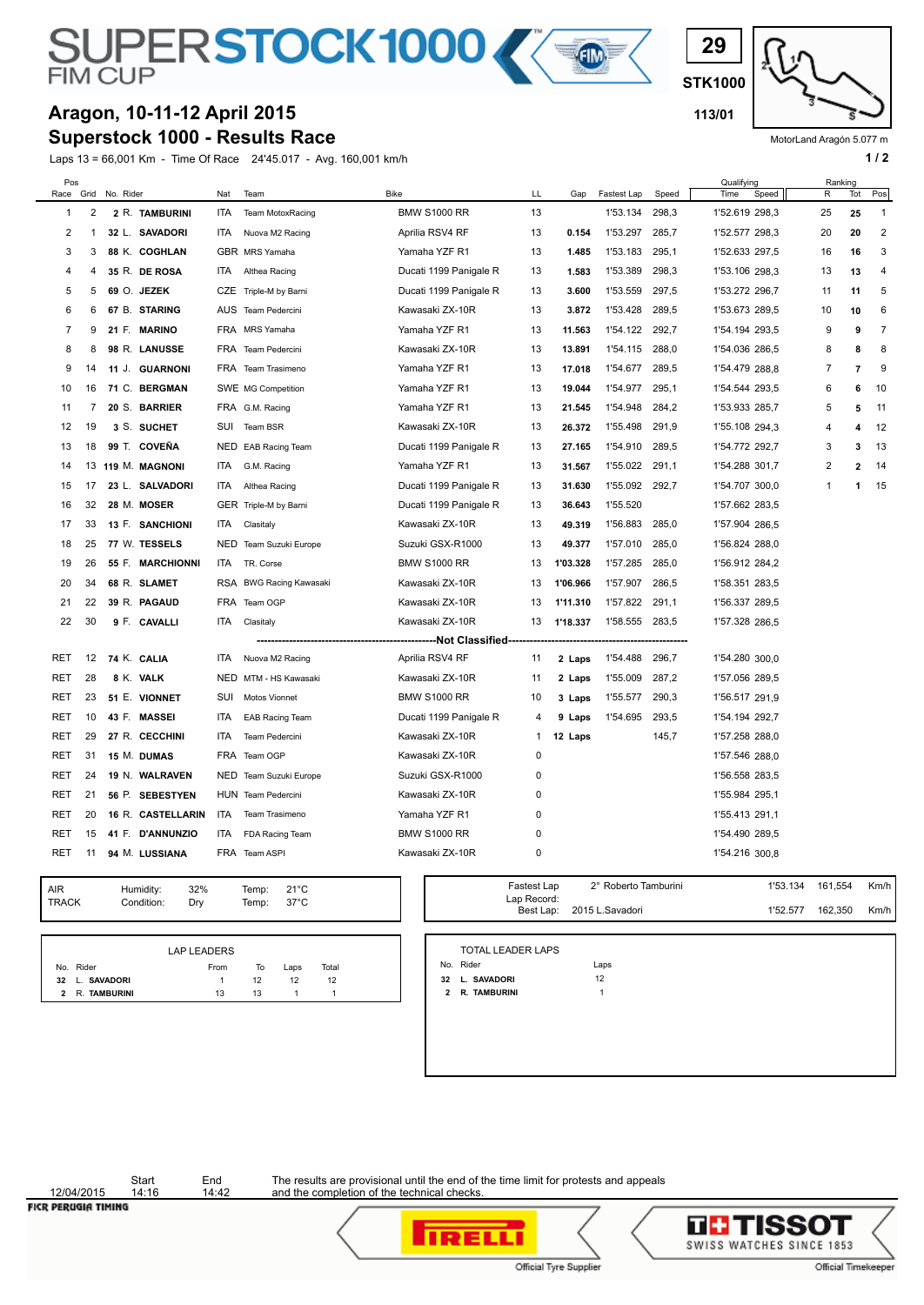**SUPERSTOCK600** 

#### **Superstock 600 - Results Race 1 Aragon, 10-11-12 April 2015**

Laps 11 = 55,847 Km - Time Of Race 21'31.195 - Avg. 155,708 km/h **1 / 3**

**STK600**

**19**

REVISED

MotorLand Aragón 5.077 m

| Pos<br>Race         | Grid    | No. Rider |                                       | Nat        | Team                                               | <b>Bike</b>                            | LL                 | Gap       | Fastest Lap    | Speed                     | Qualifying<br>Time<br>Speed | Ranking<br>R | Tot            | Pos                     |
|---------------------|---------|-----------|---------------------------------------|------------|----------------------------------------------------|----------------------------------------|--------------------|-----------|----------------|---------------------------|-----------------------------|--------------|----------------|-------------------------|
| 1                   | 5       |           |                                       |            | 54 T. RAZGATLIOGLU TUR Kawasaki Puccetti Racing    | Kawasaki ZX-6R                         | 11                 |           | 1'56.794       | 264,1                     | 1'56.798 263,4              | 25           | 25             | $\overline{1}$          |
| 2                   | -1      |           | 21 R. RINALDI                         | ITA        | San Carlo Team Italia                              | Kawasaki ZX-6R                         | 11                 | 0.060     | 1'56.760       | 260,9                     | 1'56.324 260,9              | 20           | 20             | $\overline{\mathbf{c}}$ |
| 3                   | 7       |           | 64 F. CARICASULO                      | ITA        | PATA-Honda Junior Team                             | Honda CBR600RR                         | 11                 | 2.647     | 1'56.847       | 259,0                     | 1'57.114 259,0              | 16           | 16             | 3                       |
| 4                   | 4       |           | 52 G. DUWELZ                          |            | BEL MVR-Racing                                     | Yamaha YZF R6                          | 11                 | 3.538     | 1'57.046       | 262,8                     | 1'56.796 255,9              | 13           | 13             | 4                       |
| 5                   | 6       |           | 18 N. TUULI                           | FIN        | Kallio Racing                                      | Yamaha YZF R6                          | 11                 | 4.781     | 1'56.941       | 262,1                     | 1'57.105 260,2              | 11           | 11             | 5                       |
| 6                   | 2       |           |                                       |            | FRA MTM - HS Kawasaki                              |                                        |                    |           |                | 260,9                     |                             |              |                | 6                       |
|                     |         |           | 26 G. ANTIGA                          |            |                                                    | Kawasaki ZX-6R                         | 11                 | 5.065     | 1'57.089       |                           | 1'56.550 260,9              | 10           | 10             |                         |
| 7                   | 10      |           | 34 K. MANFREDI                        | <b>ITA</b> | FLORAMO Monaco Racing Team                         | Honda CBR600RR                         | 11                 | 10.602    | 1'56.922       | 266,0                     | 1'57.374 264,1              | 9            | 9              | 7                       |
| 8                   | 16      |           | 37 A. FERNANDEZ                       | ESP        | PATA-Honda Junior Team                             | Honda CBR600RR                         | 11                 | 12.147    | 1'56.853       | 262,8                     | 1'57.555 248,3              | 8            | 8              | 8                       |
| 9                   | 12      |           | 19 J. PUFFE                           |            | GER MTM - HS Kawasaki                              | Kawasaki ZX-6R                         | 11                 | 13.390    | 1'57.584       | 264,7                     | 1'57.401 259,6              | 7            | 7              | 9                       |
| 10                  | 11      |           | 63 D. STIRPE                          | ITA        | Scuderia Maran.ga. Racing                          | Kawasaki ZX-6R                         | 11                 | 13.393    | 1'57.463       | 264,7                     | 1'57.382 264,1              | 6            | 6              | 10                      |
| 11                  | 20      | 55 I.     | MIKHALCHIK                            |            | UKR Team Go Eleven                                 | Kawasaki ZX-6R                         | 11                 | 13.527    | 1'57.384       | 265,4                     | 1'57.905 260,9              | 5            | 5              | 11                      |
| 12                  | 9       |           | 53 N. MORRENTINO                      | ITA        | Berclaz Racing Team                                | Kawasaki ZX-6R                         | 11                 | 13.830    | 1'57.424       | 264,7                     | 1'57.299 262,8              | 4            | 4              | 12                      |
| 13                  | 14      |           | 88 M. MARCHAL                         |            | FRA MOUSS Racing Team                              | Yamaha YZF R6                          | 11                 | 14.759    | 1'57.460       | 266,7                     | 1'57.426 255,9              | 3            | 3              | 13                      |
| 14                  | 13      |           | 31 R. CARUSO                          | ITA.       | G.A.S. Racing Team                                 | Kawasaki ZX-6R                         | 11                 | 19.477    | 1'58.032       | 263,4                     | 1'57.417 261,5              | 2            | $\overline{2}$ | 14                      |
| 15                  | 24      |           | 14 M. SPEDALE                         | ITA        | <b>GRADARACORSE Racing Team</b>                    | Yamaha YZF R6                          | 11                 | 21.292    | 1'58.207       | 268,0                     | 1'58.287 262,1              | 1            | 1              | 15                      |
| 16                  | 22      |           | 61 A. ZACCONE                         | ITA        | <b>Talmacsi Racing</b>                             | Honda CBR600RR                         | 11                 | 21.346    | 1'58.229       | 260,2                     | 1'58.119 252,3              |              |                |                         |
| 17                  | 26      |           | 41 A. DUMONT                          |            | FRA Agro-On WILsport Racedays                      | Honda CBR600RR                         | 11                 | 21.897    | 1'57.994       | 263,4                     | 1'58.458 259.0              |              |                |                         |
| 18                  | 18      |           | 22 E. LAHTI                           | <b>FIN</b> | Kallio Racing                                      | Yamaha YZF R6                          | 11                 | 22.712    | 1'58.410       | 265,4                     | 1'57.794 262,8              |              |                |                         |
| 19                  | 25      |           | 29 J. LEWIS                           |            | NZL MVR-Racing                                     | Yamaha YZF R6                          | 11                 | 22.942    | 1'58.194       | 262,1                     | 1'58.390 258,4              |              |                |                         |
| 20                  | 23      |           | 47 R. HARTOG                          |            | NED MTM - HS Kawasaki                              | Kawasaki ZX-6R                         | 11                 | 24.100    | 1'58.337       | 263,4                     | 1'58.167 258,4              |              |                |                         |
| 21 P                | 8       |           | 11 H. CLERE                           |            | FRA MG Competition                                 | Yamaha YZF R6                          | 11                 | 25.216    | 1'56.835       | 268,7                     | 1'57.155 260,9              |              |                |                         |
|                     | 22 P 21 |           | 97 A. SIREROL                         | ESP        | MSTeam                                             | Kawasaki ZX-6R                         | 11                 | 34.948    | 1'57.686       | 261,5                     | 1'57.943 259,0              |              |                |                         |
| 23                  | 31      |           | 4 R. BRINK                            |            | NED R2B Racing Team Holland                        | Yamaha YZF R6                          | 11                 | 41.464    | 2'00.003       | 260,9                     | 2'00.262 258,4              |              |                |                         |
| 24                  | 29      |           | 94 R. BODIS                           |            | HUN R2 MotorSport Team                             | Kawasaki ZX-6R                         | 11                 | 41.524    | 1'59.505       | 255,9                     | 2'00.080 248,8              |              |                |                         |
| 25                  | 32      |           | 96 M. PAGLIANI                        | ITA        | Team Factory EWS                                   | MV Agusta F3 675                       | 11                 | 41.889    | 1'59.589       | 259,0                     | 2'00.281 258,4              |              |                |                         |
| 26                  | 30      |           | <b>17 M. TATASCIORE</b>               | ITA        | Team Factory EWS                                   | MV Agusta F3 675                       | 11                 | 41.899    | 2'00.285       | 259,6                     | 2'00.218 256,5              |              |                |                         |
| 27                  |         |           | 28 P. SAMPAIO                         | BRA        | Team Brazil by Aspi                                | Yamaha YZF R6                          | 11                 | 52.281    | 2'00.801       | 264,1                     |                             |              |                |                         |
| 28                  | 36      |           | 81 A. BERNARDI                        | ITA        | Bike e Motor Racing Team                           | Yamaha YZF R6                          | 11                 | 58.073    | 2'00.591       | 259,6                     | 2'01.813 253,5              |              |                |                         |
| 29                  | 35      |           | 77 D. CARBO                           | ESP        | NAZCA Racing Team                                  | Yamaha YZF R6                          | 11                 | 58.859    | 2'01.344       | 255,9                     | 2'00.765 255,3              |              |                |                         |
| 30                  | 38      |           | 83 L. EPIS                            | <b>AUS</b> | Response RE Racing                                 | Kawasaki ZX-6R                         | 11                 | 1'07.591  | 2'01.910       | 258,4                     | 2'02.534 255,9              |              |                |                         |
| 31                  | 37      |           | 68 R. NEUBAUER                        |            | GER Team Go Eleven                                 | Kawasaki ZX-6R                         | 11                 | 1'07.985  | 2'02.259       | 260,9                     | 2'02.023 262,1              |              |                |                         |
|                     |         |           |                                       |            |                                                    | ------------Not Classified------------ |                    |           |                |                           |                             |              |                |                         |
| RET                 | 3       |           | 44 A. TUCCI                           | ITA.       | San Carlo Team Italia                              | Kawasaki ZX-6R                         | 10                 | 1 Lap     | 1'56.792       | 264,1                     | 1'56.624 267,3              |              |                |                         |
| RET                 |         |           | 27 91 A. AULESTIA                     |            | ESP H-Moto Team                                    | Yamaha YZF R6                          | 9                  | 2 Laps    | 1'59.760       | 257,1                     | 1'59.041 254,1              |              |                |                         |
| RET                 |         |           |                                       | ITA        | G.A.S. Racing Team                                 | Kawasaki ZX-6R                         | 9                  |           | 1'57.552 266,0 |                           | 259,0                       |              |                |                         |
|                     |         |           | 70 L. VITALI                          |            |                                                    |                                        |                    | 2 Laps    |                |                           |                             |              |                |                         |
| RET                 | 17      |           | 7 S. CASALOTTI                        | ITA.       | Team Rosso e Nero                                  | Yamaha YZF R6                          | 5                  | 6 Laps    | 1'58.000 262,8 |                           | 1'57.595 259,6              |              |                |                         |
| RET                 | 19      |           | 12 C. GOBBI                           | ITA        | <b>VFT Racing</b>                                  | Yamaha YZF R6                          | 5                  | 6 Laps    | 1'58.057       | 265,4                     | 1'57.883 264,1              |              |                |                         |
| RET                 | 34      |           | 89 C. PALOMARES                       |            | ESP Autos Arroyo Pastrana Racing Team              | Yamaha YZF R6                          | 2                  | 9 Laps    |                | 178,8                     | 2'00.438 259,6              |              |                |                         |
| RET                 |         |           | 15 141 M. GERARDO                     |            | URU Agro-On WILsport Racedays                      | Honda CBR600RR                         | 1                  | 10 Laps   |                | 264,1                     | 1'57.448 255,9              |              |                |                         |
| RET                 | 33      |           | 59 R. FISCHER                         |            | SUI BCC Racing Team                                | Yamaha YZF R6                          | 0                  |           |                |                           | 2'00.331 259,6              |              |                |                         |
| RET                 | 28      |           | 87 A. LICCIARDI                       |            | BEL SEFAB Racing Team                              | Honda CBR600RR                         | 0                  |           |                |                           | 1'59.624 260,9              |              |                |                         |
|                     |         |           |                                       |            |                                                    |                                        | <b>Fastest Lap</b> |           |                | 10° Ruben Michael Rinaldi | 1'56.760                    | 156,536      |                | Km/h                    |
| AIR<br><b>TRACK</b> |         |           | 37%<br>Humidity:<br>Condition:<br>Dry |            | $20^{\circ}$ C<br>Temp:<br>$33^{\circ}$ C<br>Temp: |                                        | Lap Record:        |           |                |                           |                             |              |                |                         |
|                     |         |           |                                       |            |                                                    |                                        | Best Lap:          | R.Rinaldi |                |                           | 1'56.324                    | 157,120      |                | Km/h                    |

11/04/2015<br>FICR PERUGIA TIMING

Start End<br>17:52 18:15

The results are provisional until the end of the time limit for protests and appeals and the completion of the technical checks.

**IRELLI** Official Tyre Supplier

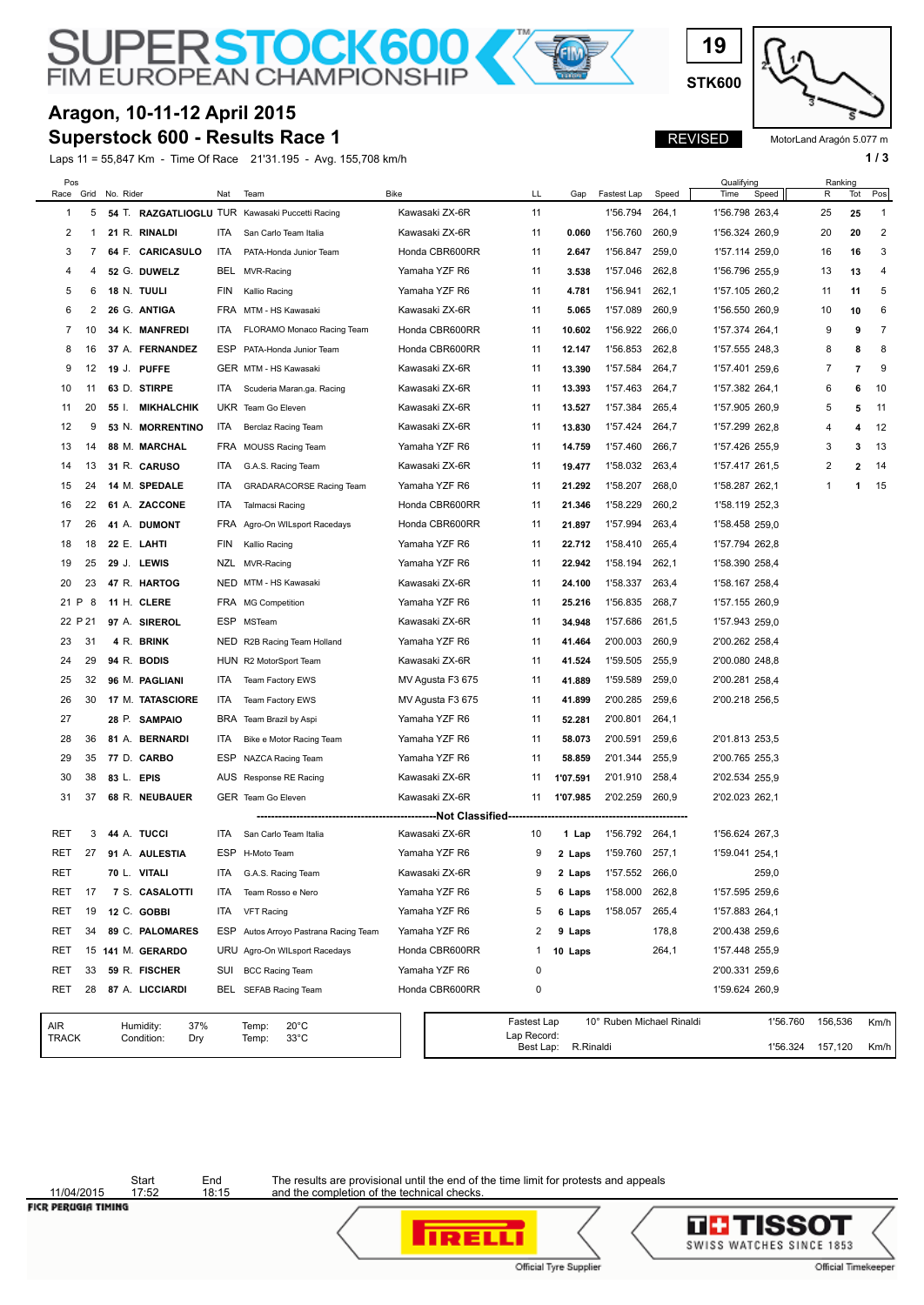**STK600**

**26**

#### MotorLand Aragón 5.077 m

# SUPER STOCK 600

#### **Superstock 600 - Results Race 2 Aragon, 10-11-12 April 2015**

Laps 11 = 55,847 Km - Time Of Race 21'30.961 - Avg. 155,736 km/h **1 and 2018** 1 **1 a 1 a 1 a 1 a 1 a 1 a 1 a 1 a 1 a 1 a 1 a 1 a 1 a 1 a 1 a 1 a 1 a 1 a 1 a 1 a 1 a 1 a 1 a 1 a** 

| Pos          |             |            |                                       |     |                                                    |                             | LL                                      |           |                                          |       | Qualifying<br>Time               | Ranking                       |     |                      |
|--------------|-------------|------------|---------------------------------------|-----|----------------------------------------------------|-----------------------------|-----------------------------------------|-----------|------------------------------------------|-------|----------------------------------|-------------------------------|-----|----------------------|
| Race<br>1    | Grid        | No. Rider  |                                       | Nat | Team                                               | Bike                        |                                         | Gap       | Fastest Lap                              | Speed | Speed                            | R                             | Tot | Pos                  |
|              | 5<br>7      |            |                                       |     | 54 T. RAZGATLIOGLU TUR Kawasaki Puccetti Racing    | Kawasaki ZX-6R              | 11                                      |           | 1'56.696<br>1'57.233                     | 258,4 | 1'56.798 263,4                   | 25                            | 50  | 1                    |
| 2            |             |            | 64 F. CARICASULO                      | ITA | PATA-Honda Junior Team                             | Honda CBR600RR              | 11                                      | 7.213     |                                          | 257,8 | 1'57.114 259,0                   | 20                            | 36  | 2                    |
| 3            | 4           |            | 52 G. DUWELZ                          | BEL | MVR-Racing                                         | Yamaha YZF R6               | 11                                      | 7.222     | 1'57.318                                 | 258,4 | 1'56.796 255,9                   | 16                            | 29  | 3                    |
| 4            | 3           |            | 44 A. TUCCI                           | ITA | San Carlo Team Italia                              | Kawasaki ZX-6R              | 11                                      | 8.065     | 1'57.159                                 | 260,9 | 1'56.624 267,3                   | 13                            | 13  | 7                    |
| 5            | 6           |            | <b>18 N. TUULI</b>                    | FIN | Kallio Racing                                      | Yamaha YZF R6               | 11                                      | 8.732     | 1'56.840                                 | 254,1 | 1'57.105 260,2                   | 11                            | 22  | 4                    |
| 6            | 16          |            | 37 A. FERNANDEZ                       | ESP | PATA-Honda Junior Team                             | Honda CBR600RR              | 11                                      | 9.247     | 1'57.441                                 | 256,5 | 1'57.555 248,3                   | 10                            | 18  | 6                    |
| 7            | 9           |            | 53 N. MORRENTINO                      | ITA | Berclaz Racing Team                                | Kawasaki ZX-6R              | 11                                      | 9.492     | 1'57.013                                 | 254,7 | 1'57.299 262,8                   | 9                             | 13  | 8                    |
| 8            |             | 70 L.      | VITALI                                | ITA | G.A.S. Racing Team                                 | Kawasaki ZX-6R              | 11                                      | 14.618    | 1'57.723                                 | 262,1 | 259,0                            | 8                             | 8   | 14                   |
| 9            | 20          | 55 I.      | <b>MIKHALCHIK</b>                     |     | UKR Team Go Eleven                                 | Kawasaki ZX-6R              | 11                                      | 14.652    | 1'58.017                                 | 256,5 | 1'57.905 260.9                   | 7                             | 12  | 10                   |
| 10           | 12          | 19 J.      | <b>PUFFE</b>                          |     | GER MTM - HS Kawasaki                              | Kawasaki ZX-6R              | 11                                      | 17.754    | 1'57.970                                 | 260,2 | 1'57.401 259.6                   | 6                             | 13  | 9                    |
| 11           | 11          |            | 63 D. STIRPE                          | ITA | Scuderia Maran.ga. Racing                          | Kawasaki ZX-6R              | 11                                      | 17.790    | 1'58.089                                 | 262,1 | 1'57.382 264,1                   | 5                             | 11  | 11                   |
| 12           | 18          |            | 22 E. LAHTI                           | FIN | Kallio Racing                                      | Yamaha YZF R6               | 11                                      | 22.120    | 1'58.284                                 | 259,0 | 1'57.794 262,8                   | 4                             | 4   | 15                   |
| 13           | 26          |            | 41 A. DUMONT                          | FRA | Agro-On WILsport Racedays                          | Honda CBR600RR              | 11                                      | 22.340    | 1'58.135                                 | 260,2 | 1'58.458 259,0                   | 3                             | 3   | 17                   |
| 14           | 13          |            | 31 R. CARUSO                          | ITA | G.A.S. Racing Team                                 | Kawasaki ZX-6R              | 11                                      | 22.542    | 1'58.257                                 | 260,2 | 1'57.417 261,5                   | 2                             | 4   | 16                   |
| 15           | 23          |            | 47 R. HARTOG                          | NED | MTM - HS Kawasaki                                  | Kawasaki ZX-6R              | 11                                      | 23.190    | 1'58.161                                 | 258,4 | 1'58.167 258,4                   | 1                             | -1  | 19                   |
| 16           | 22          |            | 61 A. ZACCONE                         | ITA | <b>Talmacsi Racing</b>                             | Honda CBR600RR              | 11                                      | 23.235    | 1'58.065                                 | 257,1 | 1'58.119 252,3                   |                               |     |                      |
| 17           | 17          |            | 7 S. CASALOTTI                        | ITA | Team Rosso e Nero                                  | Yamaha YZF R6               | 11                                      | 24.850    | 1'58.227                                 | 261,5 | 1'57.595 259.6                   |                               |     |                      |
| 18           | 15          |            | 141 M. GERARDO                        | URU | Agro-On WILsport Racedays                          | Honda CBR600RR              | 11                                      | 25.019    | 1'58.565                                 | 255,9 | 1'57.448 255,9                   |                               |     |                      |
| 19           | $\mathbf 1$ |            | 21 R. RINALDI                         | ITA | San Carlo Team Italia                              | Kawasaki ZX-6R              | 11                                      | 27.642    | 1'56.771                                 | 254,7 | 1'56.324 260,9                   |                               | 20  | 5                    |
| 20           | 24          |            | 14 M. SPEDALE                         | ITA | <b>GRADARACORSE Racing Team</b>                    | Yamaha YZF R6               | 11                                      | 32.844    | 1'58.654                                 | 263,4 | 1'58.287 262,1                   |                               | -1  | 20                   |
| 21           | 25          |            | 29 J. LEWIS                           | NZL | MVR-Racing                                         | Yamaha YZF R6               | 11                                      | 33.468    | 1'58.837                                 | 259,0 | 1'58.390 258,4                   |                               |     |                      |
| 22           | 27          |            | 91 A. AULESTIA                        | ESP | H-Moto Team                                        | Yamaha YZF R6               | 11                                      | 40.834    | 1'59.635                                 | 253,5 | 1'59.041 254,1                   |                               |     |                      |
| 23           | 10          |            | 34 K. MANFREDI                        | ITA | FLORAMO Monaco Racing Team                         | Honda CBR600RR              | 11                                      | 40.976    | 1'57.783                                 | 252,9 | 1'57.374 264,1                   |                               | 9   | 13                   |
| 24           | 30          |            | 17 M. TATASCIORE                      | ITA | Team Factory EWS                                   | MV Agusta F3 675            | 11                                      | 47.374    | 2'00.264                                 | 249,4 | 2'00.218 256,5                   |                               |     |                      |
| 25           | 32          |            | 96 M. PAGLIANI                        | ITA | Team Factory EWS                                   | MV Agusta F3 675            | 11                                      | 50.377    | 2'00.432                                 | 258,4 | 2'00.281 258,4                   |                               |     |                      |
| 26           | 31          |            | 4 R. BRINK                            | NED | R2B Racing Team Holland                            | Yamaha YZF R6               | 11                                      | 50.478    | 2'00.770                                 | 258,4 | 2'00.262 258,4                   |                               |     |                      |
| 27           |             |            | 28 P. SAMPAIO                         | BRA | Team Brazil by Aspi                                | Yamaha YZF R6               | 11                                      | 57.992    | 2'01.108                                 | 259,0 |                                  |                               |     |                      |
| 28           | 33          |            | 59 R. FISCHER                         | SUI | <b>BCC Racing Team</b>                             | Yamaha YZF R6               | 11                                      | 58.088    | 2'01.146                                 | 259,0 | 2'00.331 259,6                   |                               |     |                      |
| 29           | 2           |            | 26 G. ANTIGA                          | FRA | MTM - HS Kawasaki                                  | Kawasaki ZX-6R              | 11                                      | 59.376    | 1'57.320                                 | 256,5 | 1'56.550 260,9                   |                               | 10  | 12                   |
| 30           | 38          | 83 L. EPIS |                                       | AUS | Response RE Racing                                 | Kawasaki ZX-6R              | 11                                      | 1'02.588  | 2'02.020                                 | 257,8 | 2'02.534 255,9                   |                               |     |                      |
| 31           | 34          |            | 89 C. PALOMARES                       | ESP | Autos Arroyo Pastrana Racing Team                  | Yamaha YZF R6               | 11                                      | 1'02.982  | 2'01.773                                 | 252,3 | 2'00.438 259,6                   |                               |     |                      |
| 32           | 35          |            | 77 D. CARBO                           | ESP | NAZCA Racing Team                                  | Yamaha YZF R6               | 11                                      | 1'03.811  | 2'01.420                                 | 252,3 | 2'00.765 255,3                   |                               |     |                      |
| 33           | 37          |            | 68 R. NEUBAUER                        |     | GER Team Go Eleven                                 | Kawasaki ZX-6R              | 11                                      | 1'10.914  | 2'02.691                                 | 251,2 | 2'02.023 262,1                   |                               |     |                      |
| 34           | 28          |            | 87 A. LICCIARDI                       |     | BEL SEFAB Racing Team                              | Honda CBR600RR              | 11                                      | 1'31.268  | 2'00.962 258,4                           |       | 1'59.624 260,9                   |                               |     |                      |
|              |             |            |                                       |     |                                                    | -----------Not Classified-- |                                         |           |                                          |       |                                  |                               |     |                      |
| RET          | 21          |            | 97 A. SIREROL                         |     | ESP MSTeam                                         | Kawasaki ZX-6R              | 6                                       | 5 Laps    | 1'58.520                                 | 261,5 | 1'57.943 259,0                   |                               |     |                      |
| RET          | 8           |            | 11 H. CLERE                           |     | FRA MG Competition                                 | Yamaha YZF R6               | 4                                       | 7 Laps    | 1'58.165                                 | 250,0 | 1'57.155 260,9                   |                               |     |                      |
| RET          | 14          |            | 88 M. MARCHAL                         |     | FRA MOUSS Racing Team                              | Yamaha YZF R6               | 3                                       | 8 Laps    | 1'58.314                                 | 257,8 | 1'57.426 255,9                   |                               | 3   | 18                   |
| RET          | 29          |            | 94 R. BODIS                           |     | HUN R2 MotorSport Team                             | Kawasaki ZX-6R              | 1                                       | 10 Laps   |                                          | 247,7 | 2'00.080 248,8                   |                               |     |                      |
| RET          | 19          |            | 12 C. GOBBI                           | ITA | <b>VFT Racing</b>                                  | Yamaha YZF R6               | 1                                       | 10 Laps   |                                          | 128,3 | 1'57.883 264,1                   |                               |     |                      |
| RET          | 36          |            | 81 A. BERNARDI                        | ITA | Bike e Motor Racing Team                           | Yamaha YZF R6               | 0                                       |           |                                          | 257,8 | 2'01.813 253,5                   |                               |     |                      |
|              |             |            |                                       |     |                                                    |                             |                                         |           |                                          |       |                                  |                               |     |                      |
| AIR<br>TRACK |             |            | Humidity:<br>45%<br>Condition:<br>Dry |     | $21^{\circ}$ C<br>Temp:<br>$34^{\circ}$ C<br>Temp: |                             | Fastest Lap<br>Lap Record:<br>Best Lap: | R.Rinaldi | 6° Toprak Razgatlioglu<br>2015 R.Rinaldi |       | 1'56.696<br>1'56.760<br>1'56.324 | 156,622<br>156,540<br>157,120 |     | Km/h<br>Km/h<br>Km/h |

## 12/04/2015<br>FICR PERUGIA TIMING

Start End<br>16:01 16:24

The results are provisional until the end of the time limit for protests and appeals and the completion of the technical checks.

**IRELLI** 



Official Tyre Supplier